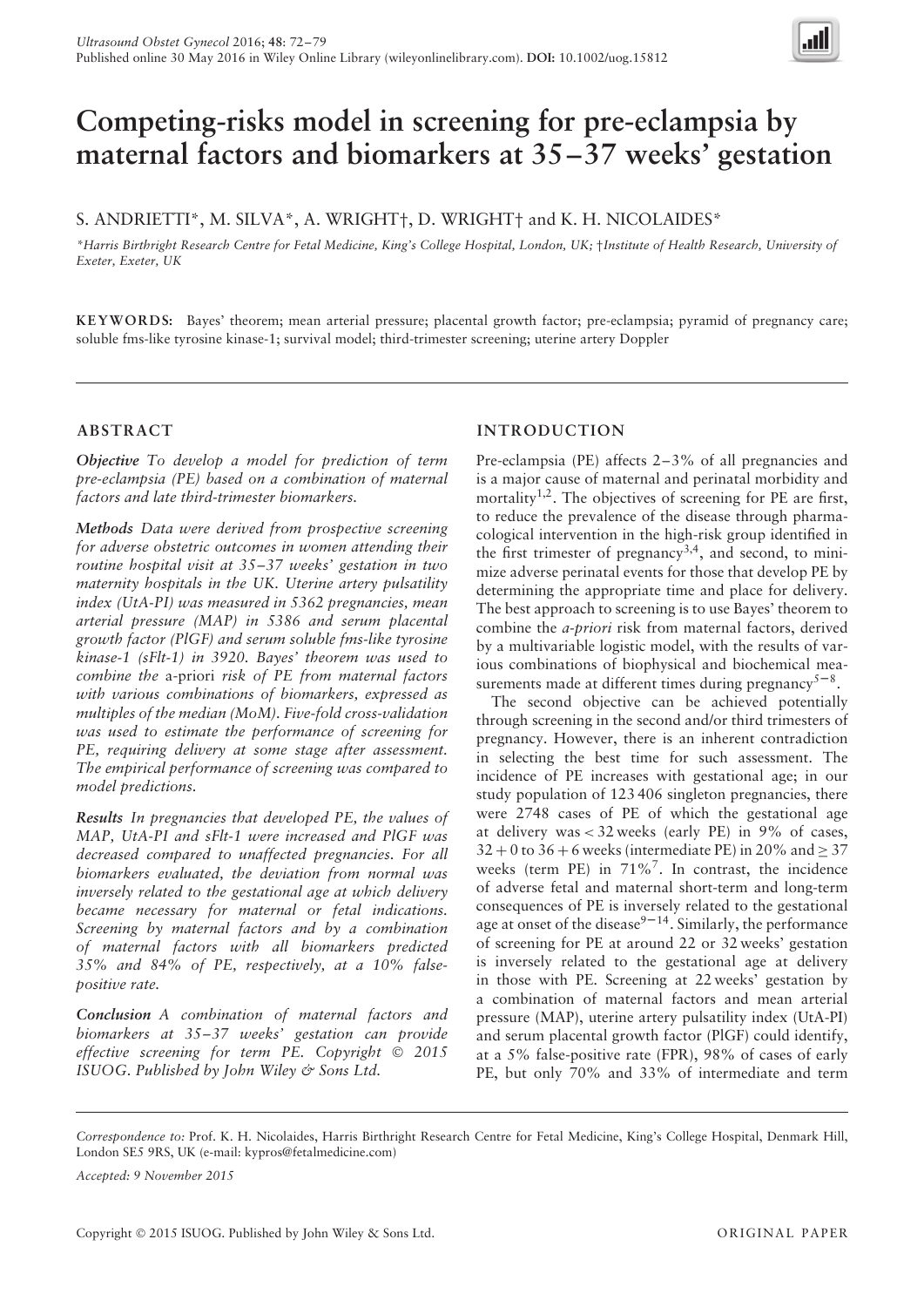|                                    | Mean arterial pressure |                         |                      | Uterine artery pulsatility index                               |                | Serum PIGF and sFlt-1                                          |  |
|------------------------------------|------------------------|-------------------------|----------------------|----------------------------------------------------------------|----------------|----------------------------------------------------------------|--|
|                                    | Normal                 | PE                      | Normal               | PE                                                             | Normal         | PE                                                             |  |
| Characteristic                     | $(n = 5298)$           | $(n = 88)$              | $(n = 5270)$         | $(n=92)$                                                       | $(n = 3855)$   | $(n=65)$                                                       |  |
| Maternal age (years)               | $31.2(26.4 - 35.0)$    | $33.25 (28.6 - 35.9)^*$ | $31.2(26.5-35.0)$    |                                                                |                | $33.0 (27.8 - 35.7)^* 31.6 (26.8 - 35.3) 33.1 (28.8 - 35.7)^*$ |  |
| Maternal weight (kg)               | $78.8(70.5-89.6)$      | $85.0(77.9 - 98.3)^*$   | $78.7(70.4-89.6)$    |                                                                |                | $85.0 (77.3 - 98.4)^*$ 78.5 (70.5 - 89.1) 84.4 (76.0 - 98.3)*  |  |
| Maternal height (cm)               | $164(160-168)$         | $164(160-170)$          | $164(160-168)$       | $164(160-170)$                                                 | $164(160-169)$ | $165(161-171)$                                                 |  |
| $BMI$ (kg/m <sup>2</sup> )         | $29.2(26.2 - 33.0)$    | $31.1 (28.0 - 35.6)^*$  | $29.2(26.2 - 33.0)$  | $31.2 (28.6 - 35.2)^* 29.1 (26.2 - 32.9)$                      |                | $31.0 (28.0 - 34.3)^*$                                         |  |
| GA at screening (weeks)            | $36.1 (36.0 - 36.4)$   | $36.1(35.9 - 36.4)$     | $36.1 (36.0 - 36.4)$ | $36.1 (35.9 - 36.4)$ $36.1 (36.0 - 36.4)$ $36.1 (35.9 - 36.4)$ |                |                                                                |  |
| Racial origin                      |                        | ×.                      |                      | $\mathbf{x}_i^t$                                               |                | ×.                                                             |  |
| Caucasian                          | 3752 (70.8)            | 60(68.2)                | 3717 (70.5)          | 62(67.4)                                                       | 2855 (74.1)    | 47(72.3)                                                       |  |
| Afro-Caribbean                     | 1043 (19.7)            | 21(23.9)                | 1042(19.8)           | 22(23.9)                                                       | 655 (17.0)     | 11(16.9)                                                       |  |
| South Asian                        | 215(4.1)               | 4(4.6)                  | 218(4.1)             | 4(4.4)                                                         | 143(3.7)       | 3(4.6)                                                         |  |
| East Asian                         | 111(2.1)               | 0(0.0)                  | 111(2.1)             | 1(1.1)                                                         | 86(2.2)        | 1(1.5)                                                         |  |
| Mixed                              | 177(3.3)               | 3(3.4)                  | 182(3.5)             | 3(3.3)                                                         | 116(3.0)       | 3(4.6)                                                         |  |
| Medical history                    |                        |                         |                      |                                                                |                |                                                                |  |
| Chronic hypertension               | 68 (1.3)               | $7(8.0)$ *              | 72(1.4)              | $10(10.9)^*$                                                   | 49(1.3)        | $5(7.7)^*$                                                     |  |
| Diabetes mellitus                  | 50(0.9)                | 0(0.0)                  | 51(1.0)              | 0(0.0)                                                         | 31(0.8)        | 0(0.0)                                                         |  |
| SLE/APS                            | 12(0.2)                | 0(0.0)                  | 12(0.2)              | 0(0.0)                                                         | 10(0.3)        | 0(0.0)                                                         |  |
| Family history of PE               | 170(3.2)               | $10(11.4)^*$            | 175(3.3)             | $9(9.8)^*$                                                     | 133(3.5)       | $8(12.3)^*$                                                    |  |
| Mode of conception                 |                        |                         |                      |                                                                |                |                                                                |  |
| Spontaneous                        | 5162 (97.4)            | 82 (93.2)               | 5136 (97.5)          | 85 (92.4)                                                      | 3746 (97.2)    | 59 (90.8)                                                      |  |
| In-vitro fertilization             | 112(2.1)               | 6(6.8)                  | 110(2.1)             | 7(7.6)                                                         | 92(2.4)        | 6(9.2)                                                         |  |
| Ovulation drugs                    | 24(0.5)                | 0(0.0)                  | 24(0.5)              | 0(0.0)                                                         | 17(0.4)        | 0(0.0)                                                         |  |
| Obstetric history                  |                        | ×,                      |                      | ×.                                                             |                | st.                                                            |  |
| Nulliparous                        | 2417 (45.6)            | 61(69.3)                | 2411 (45.8)          | 65 (70.7)                                                      | 1771 (45.9)    | 47(72.3)                                                       |  |
| Parous                             |                        |                         |                      |                                                                |                |                                                                |  |
| No previous PE                     | 2772 (52.3)            | 14(15.9)                | 2748 (52.1)          | 15(16.3)                                                       | 2005(52.0)     | 10(15.4)                                                       |  |
| Previous PE                        | 109(2.1)               | 13(14.8)                | 111(2.1)             | 12(13.0)                                                       | 79(2.1)        | 8(12.3)                                                        |  |
| Interpregnancy interval<br>(years) | $3.1(2.1-5.1)$         | 4.1 $(2.6-8.6)^*$       | $3.1(2.1-5.1)$       | 4.2 $(2.3-9.6)^*$                                              | $3.1(2.1-5.1)$ | $4.5(2.3 - 8.7)$                                               |  |

**Table 1** Maternal and pregnancy characteristics in women with singleton pregnancy and data on biomarkers, screened for pre-eclampsia (PE) at 35–37 weeks' gestation

Data are given as median (interquartile range) or *n* (%). Comparisons with normal group: chi-square or Fisher's exact tests for categorical variables and Mann–Whitney *U*-test for continuous variables: \**P <* 0.05. APS, antiphospholipid syndrome; BMI, body mass index; GA, gestational age; PlGF, placental growth factor; sFlt-1, soluble fms-like tyrosine kinase-1; SLE, systemic lupus erythematosus.

PE, respectively<sup>7</sup>. Screening at around 32 weeks by a combination of maternal factors with MAP, UtA-PI, PlGF and serum soluble fms-like tyrosine kinase-1 (sFlt-1) could identify, at a 5% FPR, 98% of cases of intermediate PE, but only 54% of term PE<sup>8</sup>.

The objective of this study of singleton pregnancies with data on MAP, UtA-PI, PlGF and sFlt-1 at 35–37 weeks' gestation was to examine the performance of screening for term PE by maternal factors alone and by maternal factors with the addition of each biomarker individually and combinations of biomarkers.

# **METHODS**

### **Study design and participants**

The data for this study were derived from prospective screening for adverse obstetric outcomes in women attending for routine pregnancy care at  $35+0$  to  $37 + 6$  weeks' gestation in two maternity hospitals in the UK (King's College Hospital and Medway Maritime Hospital) between February and December 2014. In the first phase of the study, MAP and UtA-PI were measured and subsequently serum PlGF and sFlt-1 were also measured.

The left and right UtA-PIs were measured by transabdominal color Doppler ultrasound and the mean PI was calculated<sup>15</sup>. Measurements of MAP were obtained by validated automated devices using a standardized protocol<sup>16</sup>. Measurements of serum concentration of PlGF and sFlt-1 were by an automated biochemical analyzer, within 10 min of blood sampling (Cobas e411 system, Roche Diagnostics, Penzberg, Germany). Gestational age was determined from the measurement of fetal crown–rump length at 11–13 weeks or from the fetal head circumference at  $19-24$  weeks<sup>17,18</sup>. The women gave written informed consent to participate in the study, which was approved by the NHS Research Ethics Committee.

The inclusion criteria for this study were singleton pregnancy delivering phenotypically normal live birth or stillbirth at or after 24 weeks' gestation. Pregnancies with aneuploidies or major fetal abnormalities, and those ending in termination, miscarriage or fetal death *<* 24 weeks were excluded.

#### **Patient characteristics**

Patient characteristics that were recorded included maternal age, racial origin (Caucasian, Afro-Caribbean,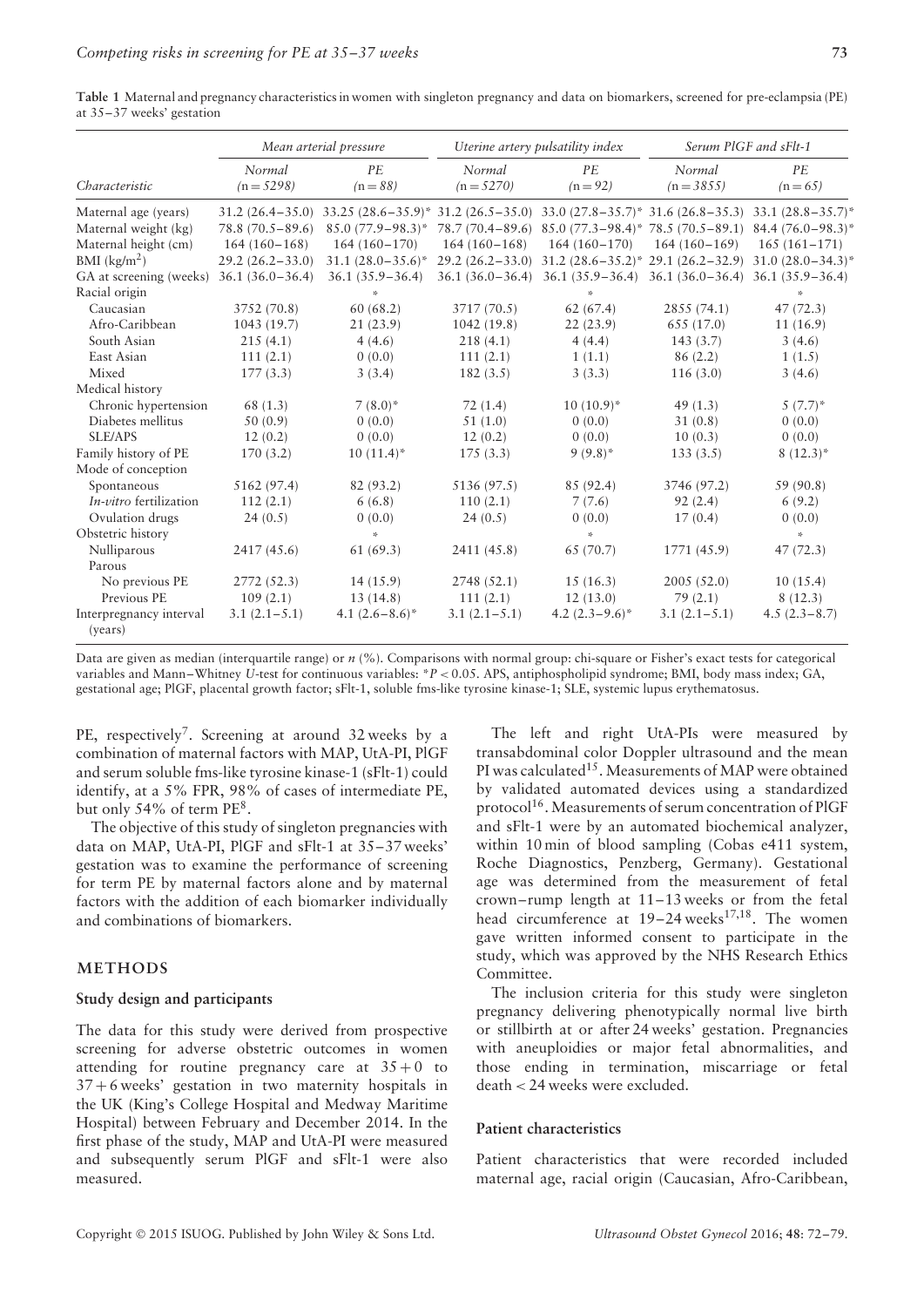

**Figure 1** Relationship between maternal mean arterial pressure (a), uterine artery pulsatility index (b), placental growth factor (c) and soluble fms-like tyrosine kinase-1 (d) multiples of the median (MoM) and gestational age (GA) at delivery in pregnancies with pre-eclampsia. Regression lines  $(- - -)$  are shown.

South Asian, East Asian or mixed), method of conception (spontaneous/assisted conception requiring the use of ovulation drugs/*in-vitro* fertilization), medical history of chronic hypertension, diabetes mellitus, systemic lupus erythematosus (SLE) or antiphospholipid syndrome (APS), family history of PE in the mother of the patient and obstetric history including parity (parous or nulliparous if no previous pregnancy at or after 24 weeks), previous pregnancy with PE and interval in years between birth of the last child and estimated date of conception of the current pregnancy. Maternal height was measured at the first visit and weight at each visit.

#### **Outcome measures**

Data on pregnancy outcome were collected from the hospital maternity records or the general medical practitioners of the women. The obstetric records of all women with pre-existing or pregnancy-associated hypertension were examined to determine if the condition was PE or pregnancy-induced hypertension (PIH), as defined by the International Society for the Study of Hypertension in Pregnancy<sup>19</sup>. Outcome measures were PE requiring delivery at any stage after assessment. The unaffected group contained all pregnancies without PE or PIH.

#### **Statistical analysis**

Performance of screening was assessed first, by examining the empirical results using all available data for each biomarker and second, by modeling, whereby biomarker values were simulated for our 123 406 singleton pregnancies with available data on maternal factors<sup>5</sup>.

#### *Competing-risks model*

This model assumes that, if the pregnancy was to continue indefinitely, all women would develop PE, and whether they do so or not before a specified gestational age depends on competition between delivery before or after development of PE20. The effect of maternal factors is to modify the mean of the distribution of gestational age at delivery with PE so that, in pregnancies at low risk for PE, the gestational age distribution is shifted to the right with the implication that, in most pregnancies, delivery will actually occur for other reasons before development of PE. In high-risk pregnancies, the distribution is shifted to the left and the smaller the mean gestational age the higher is the risk for PE. The distribution of biomarkers is specified conditionally on gestational age at delivery in pregnancies with PE. For any woman with specific maternal factors and biomarker multiples of the normal median (MoM) values, the posterior distribution of the time to delivery with PE, assuming there is no other cause of delivery, is obtained from the application of Bayes' theorem.

Gestational age at delivery with PE was defined by two components: firstly, the prior distribution based on maternal factors<sup>5</sup> and secondly, the conditional distribution of MoM biomarker values given the gestational age with PE and maternal factors. Values of MAP, UtA-PI, PlGF and sFlt-1 were expressed as MoMs adjusting for those characteristics found to provide a substantive contribution to their values, including the maternal factors in the prior model<sup>21-24</sup>. Multivariable Gaussian distributions were fitted to the  $log_{10}$  MoM values of the biomarkers and a common covariance matrix was assumed for these distributions. Analysis of residuals was used to check the adequacy of the model and assess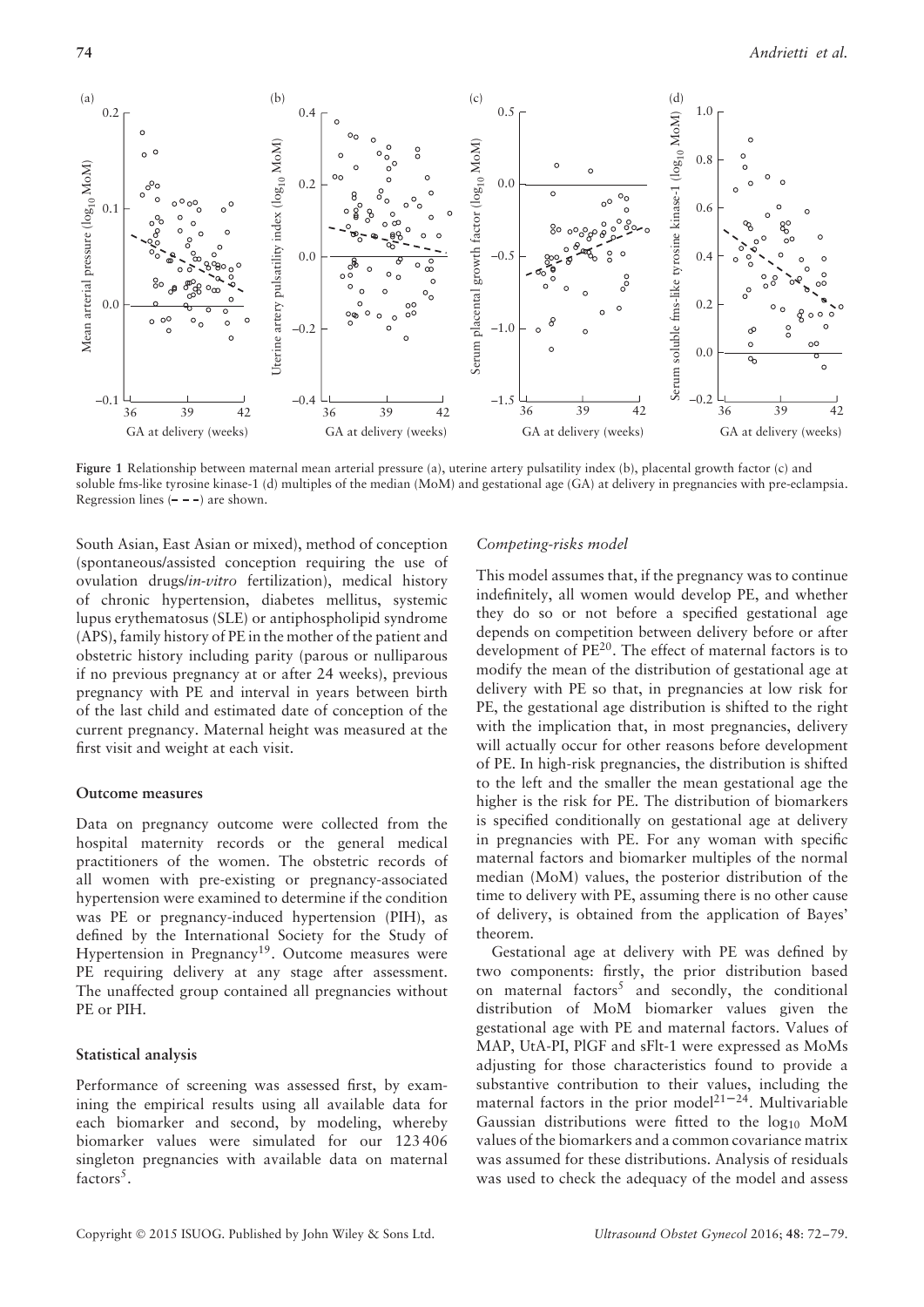|                           | $FPR = 5\%$                |              | $FPR = 10\%$                                     |               |                        |        |
|---------------------------|----------------------------|--------------|--------------------------------------------------|---------------|------------------------|--------|
|                           | Empirical (95% CI)         | Model<br>(%) | Empirical (95% CI)<br>$\frac{\gamma_0}{n}$ (n/N) | Model<br>(% ) | AUC                    |        |
| Method of screening       | $\frac{\gamma_0}{n}$ (n/N) |              |                                                  |               | Empirical (95% CI)     | Model  |
| Maternal factors          | 21 (14-30) 24/112          | 24           | 29 (20-38) 32/112                                | 35            | $0.735(0.691 - 0.779)$ | 0.7350 |
| Maternal factors plus:    |                            |              |                                                  |               |                        |        |
| MAP                       | $42(32-53)37/88$           | 50           | $63(52-73)55/88$                                 | 64            | $0.852(0.810 - 0.893)$ | 0.8651 |
| $UtA-PI$                  | 26 (17-36) 24/92           | 28           | 37 (27-48) 34/92                                 | 41            | $0.748(0.698 - 0.798)$ | 0.7627 |
| PIGF                      | 40 $(28-53)$ 26/65         | 53           | $52(40-65)$ 34/65                                | 66            | $0.882(0.854 - 0.909)$ | 0.8772 |
| $sFlt-1$                  | 57 (44–69) 37/65           | 64           | 68 (55-79) 44/65                                 | 76            | $0.903(0.871 - 0.935)$ | 0.9103 |
| MAP, UtA-PI               | $51(40-62)$ 43/85          | 53           | 59 (48-69) 50/85                                 | 65            | $0.846(0.804 - 0.889)$ | 0.8734 |
| MAP, PIGF                 | 53 (40-66) 33/62           | 63           | $66(53-78)$ 41/62                                | 75            | $0.912(0.886 - 0.939)$ | 0.9106 |
| MAP, sFlt-1               | $71(58-82)$ 44/62          | 71           | $77(65 - 87)$ 48/62                              | 81            | $0.927(0.900 - 0.954)$ | 0.9301 |
| UtA-PI, PIGF              | $38(26-50)$ 24/64          | 55           | 58 (45-70) 37/64                                 | 68            | $0.881(0.853 - 0.910)$ | 0.8820 |
| UtA-PI, sFlt-1            | 58 (45-70) 37/64           | 66           | $69(56-80)$ 44/64                                | 77            | $0.899(0.868 - 0.931)$ | 0.9152 |
| $PIGF, sFlt-1$            | 59 (46-71) 38/65           | 69           | $69(57-80)$ 45/65                                | 79            | $0.926(0.904 - 0.948)$ | 0.9237 |
| MAP, UtA-PI, PIGF         | $51(38-64)31/61$           | 64           | $67(54-79)$ 41/61                                | 76            | $0.902(0.871 - 0.933)$ | 0.9135 |
| MAP, UtA-PI, sFlt-1       | $72(59-83)$ 44/61          | 72           | $77(65 - 87)$ 47/61                              | 82            | $0.931(0.903 - 0.959)$ | 0.9333 |
| MAP, PIGF, sFlt-1         | $69(56-80)$ 43/62          | 72           | $77(65 - 87)$ 48/62                              | 82            | $0.938(0.918 - 0.958)$ | 0.9333 |
| UtA-PI, PIGF, sFlt-1      | 58 (45-70) 37/64           | 70           | 75 (63-85) 48/64                                 | 80            | $0.924(0.900 - 0.947)$ | 0.9266 |
| MAP, UtA-PI, PIGF, sFlt-1 | $62(49-74)38/61$           | 75           | 82 (70-91) 50/61                                 | 84            | $0.938(0.917 - 0.959)$ | 0.9390 |

**Table 2** Empirical and model-based performance of screening for pre-eclampsia (PE) by maternal factors and by a combination of maternal factors and biomarkers at 35–37 weeks' gestation

AUC, area under receiver–operating characteristics curve; FPR, false-positive rate; MAP, mean arterial pressure; PlGF, placental growth factor; sFlt-1, soluble fms-like tyrosine kinase-1; UtA-PI, uterine artery pulsatility index.

the effects of maternal factors on log<sub>10</sub> transformed MoM values in pregnancies with PE.

#### *Empirical performance of screening*

Five-fold cross validation was used to assess the empirical performance of screening for PE by maternal factors and the combination of maternal factors with biomarkers. The data were divided into five equal subgroups, the model was then fitted five times to different combinations of four of the five subgroups and used to predict risk of PE in the remaining fifth of the data. In each case, the regression models and the covariance matrix were fitted to the training dataset comprising four-fifths of the data and used to produce risks for the hold-out sample comprising the remaining fifth of the data. Our fitted model<sup>5</sup> for maternal factors was assumed for the prior distribution of time to delivery with PE, assuming no other cause of delivery.

## *Model-based estimates of screening performance using Bayes' theorem*

To provide model-based estimates of screening performance, the following procedure was adopted. First, we obtained the dataset of 123 406 singleton pregnancies, including 2748 (2.2%) with PE, that was used previously to develop a model for PE based on maternal demographic characteristics and medical history<sup>5</sup>. Second, for each case of PE  $(n = 2748)$  and pregnancies unaffected by PE or PIH  $(n=117710)$ , the biophysical and biochemical MoM values were simulated from the fitted multivariate Gaussian distribution for log-transformed MoM values. Third, risks



**Figure 2** Empirical receiver–operating characteristics curves of maternal factors (-), a combination of maternal factors with maternal mean arterial pressure  $(- - \cdot)$ , uterine artery pulsatility index  $(- - )$ , placental growth factor  $( \cdots )$  and soluble fms-like tyrosine kinase-1  $(---)$  and a combination of maternal factors with all biomarkers (**-**), at 35–37 weeks' gestation, in the

prediction of pre-eclampsia.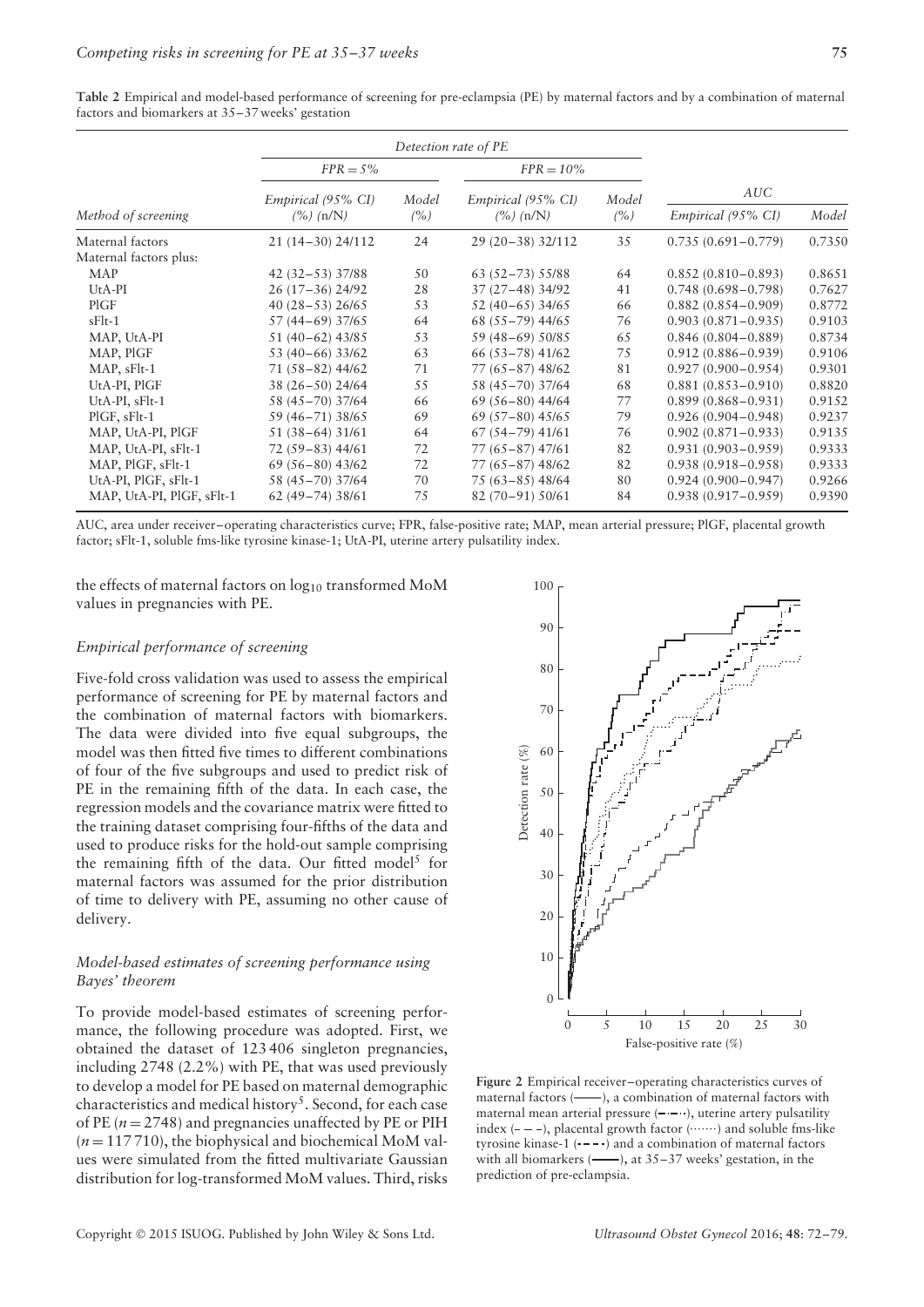

**Figure 3** Empirical detection rate ( $\bullet$ ) of pre-eclampsia when screening by a combination of maternal factors and by a combination of maternal factors with mean arterial pressure (MAP), uterine artery pulsatility index (UtA-PI), placental growth factor (PlGF) and soluble fms-like tyrosine kinase-1 (sFlt-1). Vertical lines represent 95% CIs. Open circles represent model-based detection rate.

were obtained using the competing-risks model from the simulated MoM values and the pregnancy characteristics. These three steps were applied to the pregnancies within the unaffected group with no restriction on the time of delivery. Fourth, for a given FPR, risks from the unaffected group were used to define a risk cut-off. The proportion of PE risks was then used to obtain an estimate of the associated detection rate (DR). The area under the receiver–operating characteristics (ROC) curve (AUC) was also calculated. The simulations were repeated 100 times to reduce variability due to the simulation process and provide suitably precise model-based estimates of performance.

The statistical software package R was used for data analyses<sup>25</sup>. The survival package<sup>26</sup> was used for fitting the maternal-factors model and the package  $pROC^{27}$  was used for the ROC curve analysis.

# **RESULTS**

The characteristics of the study population of singleton pregnancies with measurements of MAP, UtA-PI, PlGF and sFlt-1 are given in Table 1 and those of the total population of 123 406 singleton pregnancies with maternal factors are given in Table S1.

The distributions of  $log_{10}$  MoM values of the biomarkers in unaffected pregnancies and in those that developed PE are shown in Tables S2 and S3. In the unaffected group, the median MoM value was 1.0 and,

Copyright © 2015 ISUOG. Published by John Wiley & Sons Ltd. *Ultrasound Obstet Gynecol* 2016; **48**: 72–79.

on the log scale, the distribution of MoM values was very well approximated by a Gaussian distribution, with a mean of zero. The MoM values in the PE group and the fitted regression relationships with gestational age at delivery are shown in Figure 1; all markers showed greater separation from normal at earlier, compared to later, gestational ages.

Empirical and model-based performance of screening for PE by maternal factors and combinations of biomarkers are shown in Table 2 and Figures 2 and 3. The best individual biomarker was sFlt-1, followed by PlGF and MAP; the performance of screening by UtA-PI at this gestational age was poor (Figure 2). The empirical performance of screening was compatible with the model-based results, but the latter tended to be optimistically biased (Figure 3).

# **DISCUSSION**

# **Principal findings of the study**

In pregnancies that developed PE, the late third-trimester values of UtA-PI, MAP and sFlt-1 were increased and that of PlGF was decreased. For all biomarkers, the deviation from normal was inversely related to the gestational age at which delivery became necessary for maternal or fetal indications. The performance of screening achieved by maternal factors alone was improved by the addition of each biomarker; the best performing biomarkers were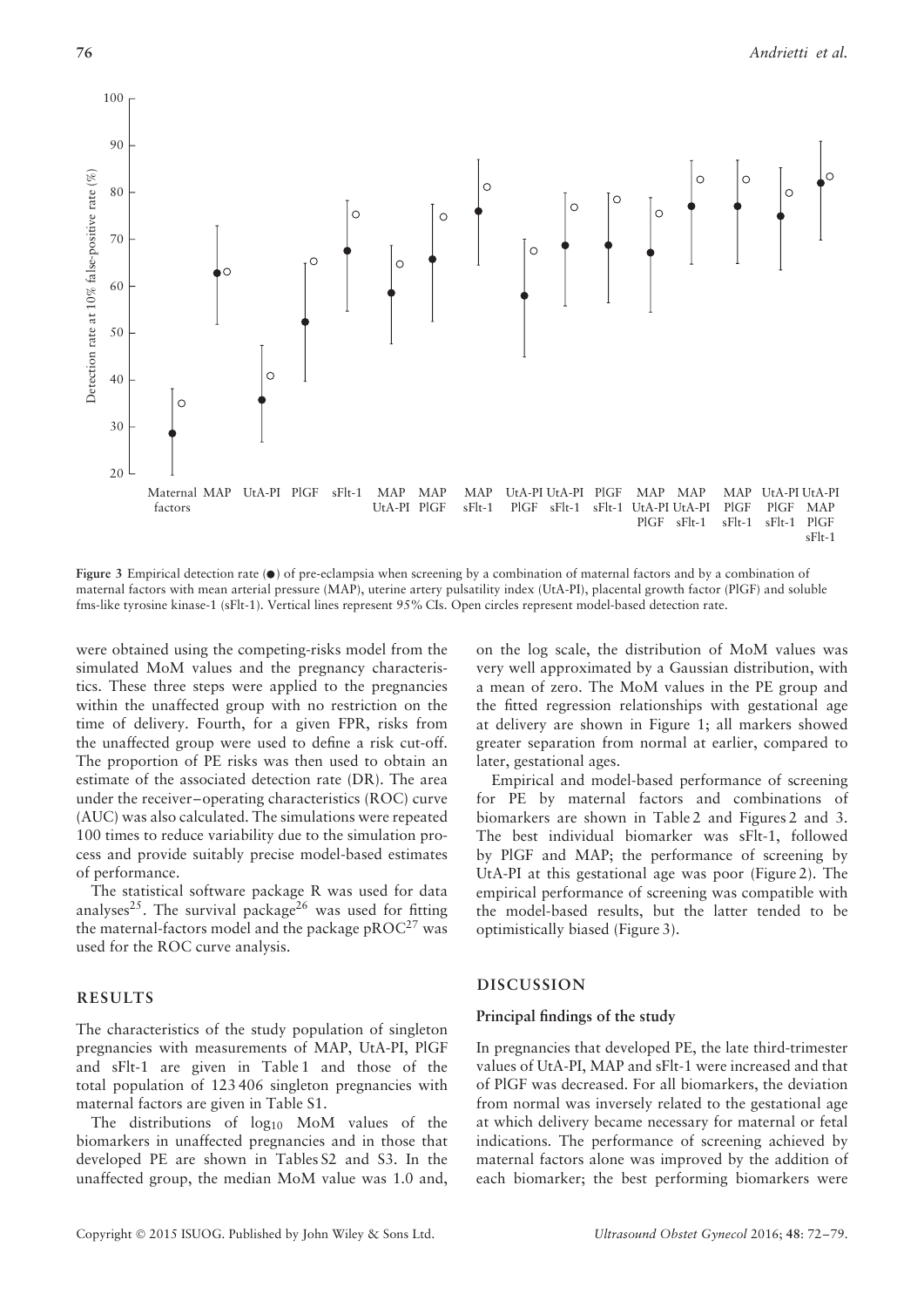

**Figure 4** Flowchart demonstrating application of combined screening by a combination of maternal factors and biomarkers at 22 weeks' gestation in stratifying risk for pre-eclampsia (PE) and the subsequent management of pregnancies according to this risk. Note that, at 22 and 36 weeks, screening is carried out in all pregnancies; the performance of screening at these timepoints is derived from a previous publication<sup>7</sup> and the results of this study, respectively. The performance of screening at 32 weeks, from a previous publication (detection rate, 98% of preterm PE at a 5% false-positive rate  $(FPR)^8$ , is based on screening of an unselected population and this is not the same as in a population stratified by prior screening. Consequently, the 5% FPR may translate to a total that may be closer to 4900 (5% of 98 000 remaining pregnancies), rather than 650 (5% of the 13 000 undergoing second-stage screening after preselection at 22 weeks).

MAP, PlGF and sFlt-1. Although the study provides some evidence on the potential value of various combinations of biomarkers, it was not powered to demonstrate significant improvement in performance with the addition of one or more biomarkers to that achieved by a combination of maternal factors with any one of the biomarkers.

Screening for term PE by a combination of maternal factors, MAP, PlGF and sFlt-1 at 35–37 weeks' gestation predicted about 85% of affected pregnancies, at a FPR of 10%. Consequently, the performance of screening at 35–37 weeks is superior to that achieved by screening at 11–13, 19–24 or 30–34 weeks, with respective DRs of 47%, 46% and 66%<sup>6-8</sup>.

#### **Strengths and limitations**

The strengths of this late third-trimester screening study for PE are first, examination of pregnant women attending routine assessment of fetal growth and wellbeing, second, recording of data on maternal characteristics and medical history to define the prior risk, third, use of a

specific methodology and appropriately trained doctors to measure MAP and UtA-PI, fourth, use of automated machines to provide accurate measurement within 40 min of sampling of maternal serum concentration of PlGF and sFlt-1, fifth, expression of biomarker values as MoMs after adjustment for factors that affect the measurements, and sixth, use of Bayes' theorem to combine the prior risk with biomarkers to estimate patient-specific risks and the performance of screening for PE.

A limitation of the study is that some of the findings rely on modeling which introduces optimistic bias. We therefore used cross-validation on the empirical data which reduces such bias.

#### **Comparison with previous studies**

Previous studies examining biomarkers in the late second or early third trimesters of pregnancy have essentially focused on the investigation of women presenting to specialist clinics with signs of hypertensive disorders, with the aim of identifying the subgroup that will develop severe disease<sup>28–35</sup>. Our study examined the application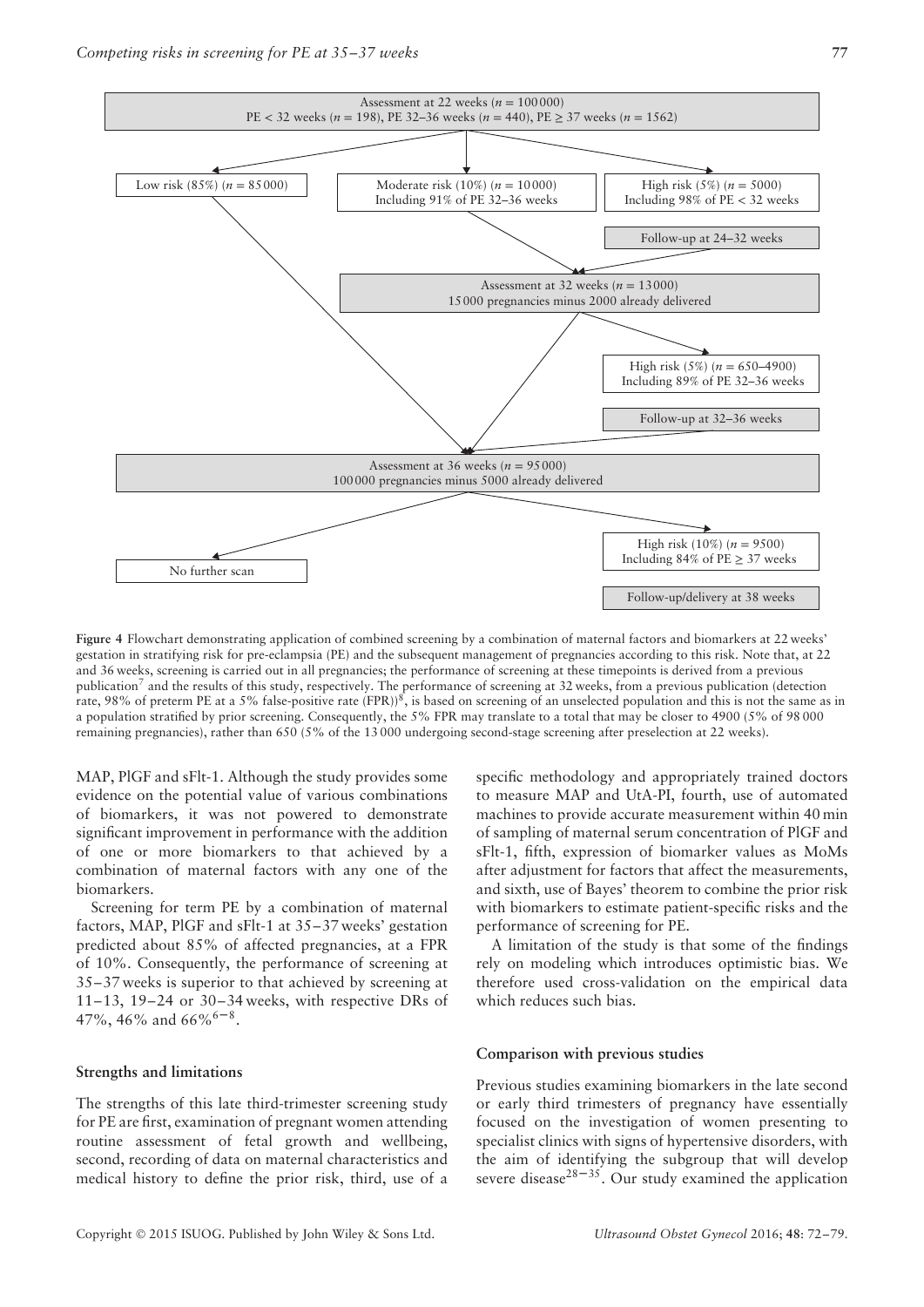of biomarkers in routine screening for subsequent development of PE as part of a strategy for a new approach to prenatal care $36$ .

# **Clinical implications of the study**

Screening and diagnosis of PE is traditionally based on the demonstration of elevated blood pressure and proteinuria during a routine clinical visit in the late second or third trimester of pregnancy. In a proposed new pyramid of pregnancy care36, an integrated clinic at 22 weeks' gestation, in which biophysical and biochemical markers are combined with maternal factors, aims to estimate the patient-specific risk of developing PE and, on the basis of such risk, define the subsequent management of pregnancy, including the timing and content of subsequent visits. The objective would be to minimize adverse perinatal events for those that develop PE by determining the appropriate time for delivery<sup>37</sup>.

At 22 weeks' gestation, screening by a combination of maternal factors, MAP, UtA-PI and PlGF can identify nearly all cases of early PE who will deliver *<* 32 weeks (DR, 98% at a FPR of 5%) and most cases of preterm PE who will deliver *<* 37 weeks (DR, 91% at a FPR of 10%), but the performance of screening for term PE is poor (DR, 44% at a FPR of  $10\%$ )<sup>7</sup>. Screening at 32 weeks by a combination of maternal factors, MAP, UtA-PI, PlGF and sFlt-1, at a 5% FPR, could identify 98% of preterm PE, but only  $54\%$  of term  $PE^8$ . In this study, we found that combined screening at 36 weeks could identify *>* 80% of term PE at a FPR of 10%.

On the basis of such results, it could be proposed that, after combined screening at 22 weeks, the population could be stratified into three groups (Figure 4): a high-risk group, which would constitute about 5% of the total and would contain almost all cases of early PE (this group would require close monitoring for high blood pressure and proteinuria at 24–32 weeks); an intermediate-risk group, which would constitute about 10% of the total and would contain *>* 90% of cases of preterm PE (this intermediate-risk group, together with the high-risk group that has not already delivered, would be offered combined screening at 32 weeks and, on the basis of such assessment, would be further stratified into a high-risk group in need of close monitoring at 32–36 weeks); and a low-risk group. All pregnancies would have combined screening at 36 weeks to define the plan for further monitoring and delivery. Future studies will examine prospectively the performance of screening by this strategy, develop management protocols for the high-risk pregnancies identified at each visit and examine whether the implementation of such protocols could improve perinatal outcome.

## **ACKNOWLEDGMENT**

The study was supported by grants from The Fetal Medicine Foundation (Charity No: 1037116). This study is part of the PhD thesis of Silvia Andrietti for the

University of Rome Tor Vergata, Italy. The reagents and equipment for the measurement of serum PlGF and sFlt-1 were provided by Roche Diagnostics Limited.

# **REFERENCES**

- 1. World Health Organization. *Make Every Mother and Child Count*. World Health Report, Geneva, Switzerland 2005.
- 2. Knight M, Kenyon S, Brocklehurst P, Neilson J, Shakespeare J, Kurinczuk JJ (Eds.) on behalf of MBRRACEUK. *Saving Lives, Improving Mothers' Care: Lessons learned to inform future maternity care from the UK and Ireland Confidential Enquiries into Maternal Deaths and Morbidity 2009–12*. Oxford: National Perinatal Epidemiology Unit, University of Oxford 2014.
- 3. Bujold E, Roberge S, Lacasse Y, Bureau M, Audibert F, Marcoux S, Forest JC, Giguere Y. Prevention of preeclampsia and intrauterine growth restriction with aspirin started in early pregnancy: a meta-analysis. *Obstet Gynecol* 2010; **116**: 402–414.
- 4. Roberge S, Nicolaides K, Demers S, Villa P, Bujold E. Prevention of perinatal death and adverse perinatal outcome using low-dose aspirin: a meta-analysis. *Ultrasound Obstet Gynecol* 2013; **41**: 491–499.
- 5. Wright D, Syngelaki A, Akolekar R, Poon LC, Nicolaides KH. Competing risks model in screening for preeclampsia by maternal characteristics and medical history. *Am J Obstet Gynecol* 2015; **213**: 62.e1–10.
- 6. O'Gorman N, Wright D, Syngelaki A, Akolekar R, Wright A, Poon LC, Nicolaides KH. Competing risks model in screening for preeclampsia by maternal factors and biomarkers at 11-13 weeks' gestation. *Am J Obstet Gynecol* 2016; **214**:103.e1–12
- 7. Gallo DM, Wright D, Akolekar R, Poon LC, Nicolaides KH. Competing risks model in screening for preeclampsia by maternal factors and biomarkers at 19-24 weeks' gestation. *Am J Obstet Gynecol* 2015; doi: 10.1016/j.ajog.2015.11.016. [Epub ahead of print].
- 8. Tsiakkas A, Saiid Y, Wright A, Wright D, Nicolaides KH. Competing risks model in screening for preeclampsia by maternal factors and biomarkers at 30-34 weeks' gestation. *Am J Obstet Gynecol* 2016; doi: 10.1016/j.ajog.2016.02.016. [Epub ahead of print].
- 9. Witlin GA, Saade GR, Mattar FM, Sibai BM. Predictors of neonatal outcome in women with severe pre-eclampsia or eclampsia between 24 and 33 weeks' gestation. *Am J Obstet Gynecol* 2000; **182**: 607–611.
- 10. Bellamy L, Casas JP, Hingorani AD, Williams DJ. Pre-eclampsia and risk of cardiovascular disease and cancer in later life: systematic review and meta-analysis. *BMJ* 2007; **335**: 974.
- 11. von Dadelszen P, Magee LA, Roberts JM. Subclassification of pre-eclampsia. *Hypertens Pregnancy* 2003; **22**: 143–148.
- 12. Moldenhauer JS, Stanek J, Warshak C, Khoury J, Sibai B. The frequency and severity of placental findings in women with pre-eclampsia are gestational age dependent. *Am J Obstet Gynecol* 2003; **189**: 1173–1177.
- 13. Yu CK, Khouri O, Onwudiwe N, Spiliopoulos Y, Nicolaides KH; Fetal Medicine Foundation Second-Trimester Screening Group. Prediction of pre-eclampsia by uterine artery Doppler imaging: relationship to gestational age at delivery and small-for-gestational age. *Ultrasound Obstet Gynecol* 2008; **31**: 310–313.
- 14. Poon LC, Volpe N, Muto B, Yu CK, Syngelaki A, Nicolaides KH. Second-trimester uterine artery Doppler in the prediction of stillbirths. *Fetal Diagn Ther* 2013; **33**: 8–35.
- 15. Albaiges G, Missfelder-Lobos H, Lees C, Parra M, Nicolaides KH. One-stage screening for pregnancy complications by color Doppler assessment of the uterine arteries at 23 weeks' gestation. *Obstet Gynecol* 2000; **96**: 559–564.
- 16. Poon LC, Zymeri NA, Zamprakou A, Syngelaki A, Nicolaides KH. Protocol for measurement of mean arterial pressure at 11-13 weeks' gestation. *Fetal Diagn Ther* 2012; **31**: 42–48.
- 17. Robinson HP, Fleming JE. A critical evaluation of sonar crown rump length measurements. *Br J Obstet Gynaecol* 1975; **82**: 702-710.
- 18. Snijders RJ, Nicolaides KH. Fetal biometry at 14–40 weeks' gestation. *Ultrasound Obstet Gynecol* 1994; **4**: 34–48.
- 19. Brown MA, Lindheimer MD, de Swiet M, Van Assche A, Moutquin JM. The classification and diagnosis of the hypertensive disorders of pregnancy: Statement from the international society for the study of hypertension in pregnancy (ISSHP). *Hypertens Pregnancy* 2001; **20**: IX–XIV.
- 20. Wright D, Akolekar R, Syngelaki A, Poon LC, Nicolaides KH. A competing risks model in early screening for preeclampsia. *Fetal Diagn Ther* 2012; **32**: 171–178.
- 21. Wright A, Wright D, Ispas CA, Poon LC, Nicolaides KH. Mean arterial pressure in the three trimesters of pregnancy: effects of maternal characteristics and medical history. *Ultrasound Obstet Gynecol* 2015; **45**: 698–706.
- 22. Tayyar A, Guerra L, Wright A, Wright D, Nicolaides KH. Uterine artery pulsatility index in the three trimesters of pregnancy: effects of maternal characteristics and medical history. *Ultrasound Obstet Gynecol* 2015; **45**: 689–697.
- 23. Tsiakkas A, Duvdevani N, Wright A, Wright D, Nicolaides KH. Serum placental growth factor in the three trimesters of pregnancy: effects of maternal characteristics and medical history. *Ultrasound Obstet Gynecol* 2015; **45**: 591–598.
- 24. Tsiakkas A, Duvdevani N, Wright A, Wright D, Nicolaides KH. Serum soluble fms-like tyrosine kinase-1 in the three trimesters of pregnancy: effects of maternal characteristics and medical history. *Ultrasound Obstet Gynecol* 2015; **45**: 584–590.
- 25. R Development Core Team. R. A language and environment for statistical computing. R Foundation for Statistical Computing, Vienna, Austria. 2011; ISBN 3-900051-07-0, http://www.R-project.org/.
- 26. Therneau T. A Package for Survival Analysis in S. R package version 2.37-7, 2014; http://CRAN.R-project.org/package=survival.